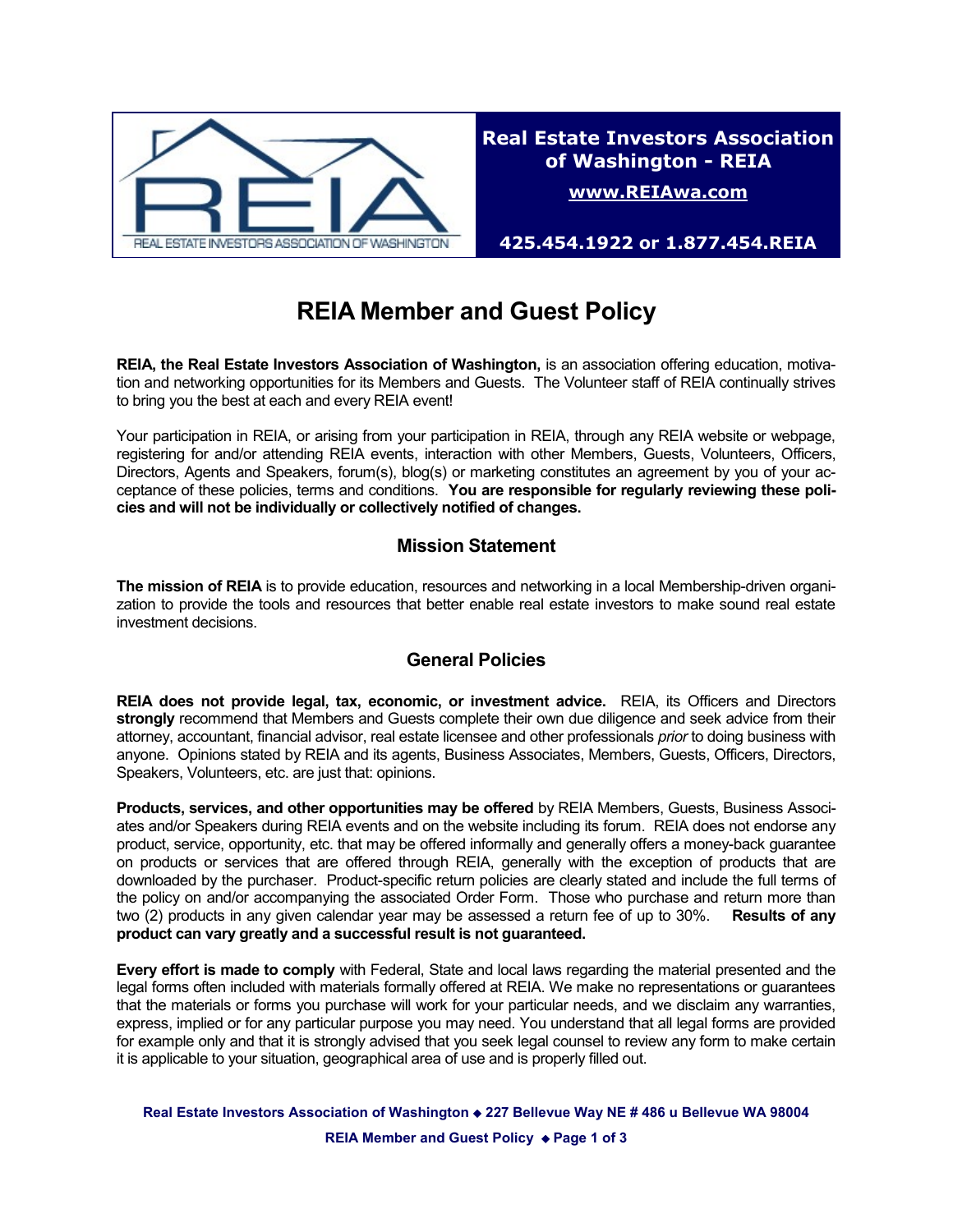**REIA does not knowingly promote or endorse "get rich quick" schemes** or Speakers who offer them. As with any endeavor results may vary in spite of the best efforts by REIA and its Members and Guests and no guarantee of success is made.

**REIA does not sell, rent or assign real or personal property nor offer mentoring or investment advice.** Members, Guests, Officers, Directors, Volunteers, Employees, Contractors and agents who may sell, rent or assign real or personal property on behalf of themselves or their entity, enter into other business dealings or provide mentoring or investment advise to REIA Members or Guests do not represent REIA when doing so. As in all real estate or business dealings, advice of a competent and appropriate professional is strongly recommended.

**REIA does not permit solicitation** of "private money", "syndicated deals" or the sale of Notes at any REIA Meeting, Event or on the website including its forum.

**REIA will not knowingly permit** anyone to join REIA or attend REIA events to "work the crowd" to entice REIA Members and Guests to their company, association or other event that (i) has the appearance of putting REIA Members and Guests in a situation that may, in REIA's opinion, violate the law or knowingly put them at other risk; (ii) promotes events or services that are in competition with REIA or (iii) is otherwise objectionable, at REIA's sole discretion. REIA reserves the right to decline or terminate any Membership, decline admittance or cause removal of any Member or Guest from REIA Events or the REIA Membership at any time at the sole discretion of REIA for any reason. All Membership Dues are earned when paid and no refunds are given for terminated Memberships.

**REIA does not discriminate** in terms of race, religion, ethnicity or sexual orientation nor knowingly permit harassment or slander of any kind.

## **Privacy Policy**

REIA makes every effort to protect the privacy of its Members and Guests; **REIA does not sell, rent or otherwise distribute your information to other parties.** Period! If you are a REIA Member and would like your contact information available to other Members please update your Profile in the Member Area of the website.

#### **Guests**

**Guests are typically welcome at all "public" REIA events** and are not permitted at "Member-only" events. REIA reserves the right to decline admittance, or cause to be removed, any Guest at any time at the sole discretion of REIA for any reason. All policies herein apply to Guests except those whose application is stated as specifically to REIA Members.

### **Members**

**REIA Membership, both in its acceptance and continuation, is governed by** several straightforward policies, many of which are included in the General Policies herein. Other terms and conditions may be posted in the Member Area of this website. All policies herein apply to Members except those whose application is stated as specifically to REIA Guests.

**REIA has a zero tolerance policy for unsolicited phone or email contact of its Members and Guests.** Mining the website including its forum for email addresses or phone numbers of Members for your own mailings, phone solicitation or other marketing of whatever type is strictly prohibited. Refer to the Membership Termination discussion within the General Policies herein.